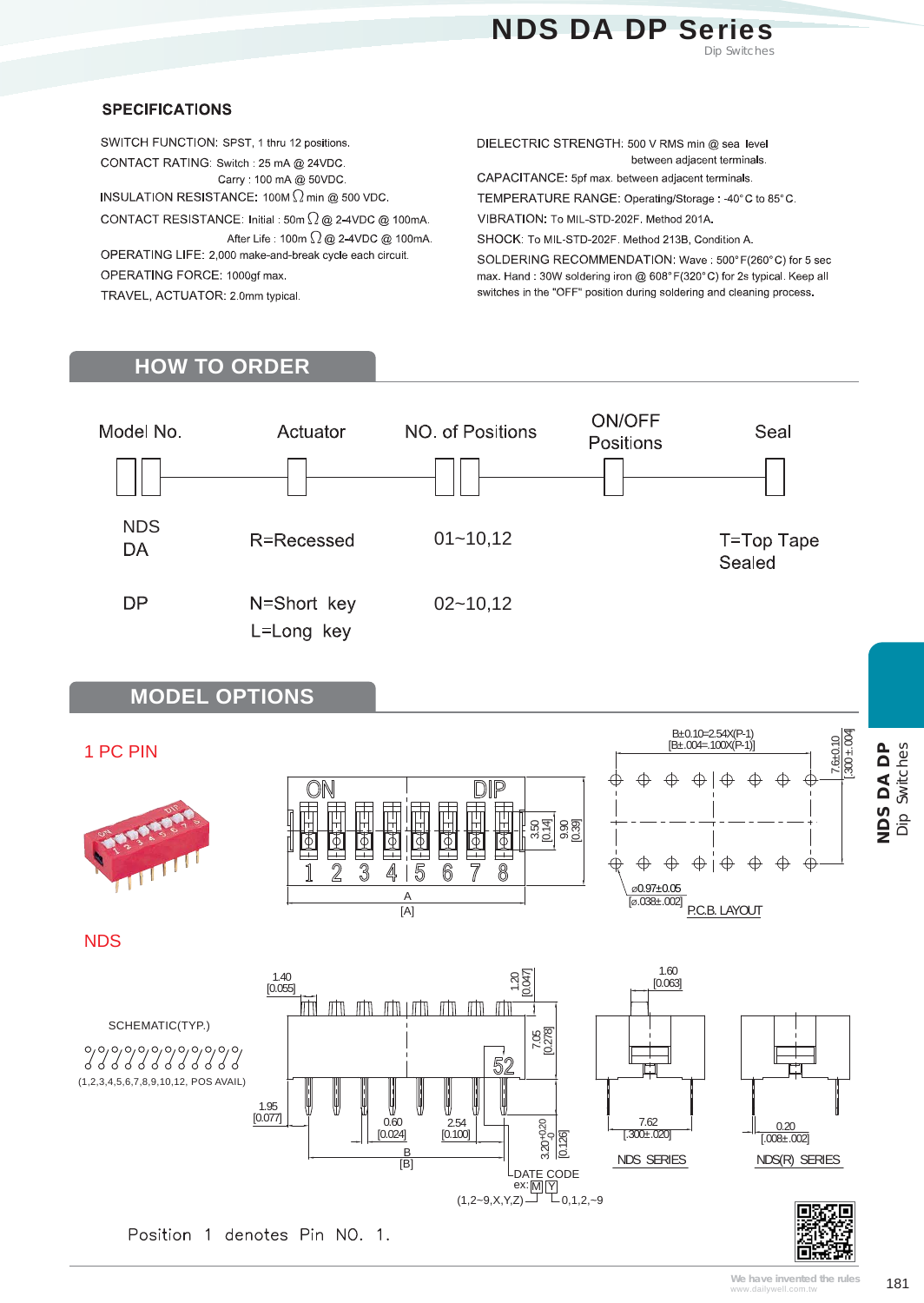# 2 RIGHT ANGLE